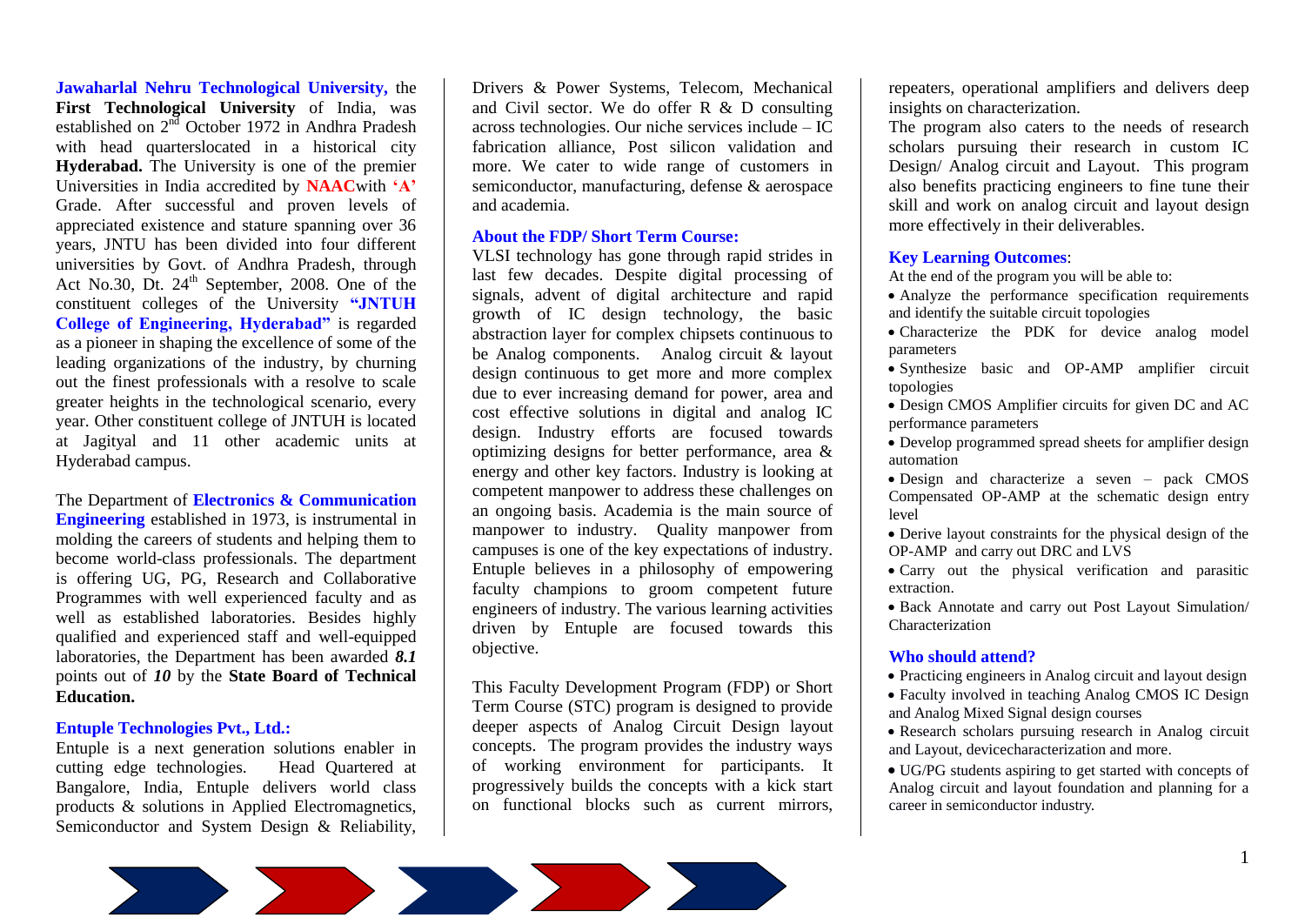### **Course Outline and Structure**

**Day 1: Fundamentals of Analog Signal Processing – CMOS Amplifier Topologies and Performance**

• Review of the generic amplifier performance parameters – Gain, Power Dissipation, Frequency Response, (Noise – optional, time permitting)

• Synthesis of Basic Amplifier Circuit Topologies

 Large and Small Signal DC Performance Analysis and Design of Basic Amplifiers

• Single and Differential Ended Signaling – Concept Illustration - What really is a *commonmode* signal?

• The Basic Ideal OP-AMP and its properties

 Lab1: PDK Device Characterization for Analog Model Parameters

• Lab 2: Hands – on Tutorial on Design and Simulation of a CS Amplifier for Large and Small Signal DC performance

 Lab 3: Design and Simulation of the Bias Circuit for the CS amplifier: Hands – on Tutorial

# **Day 2: Small Signal DC Design and Simulation of the Basic Differential Pair/ Analog Layout Design**

**Concepts**

• Interpreting the Design Specifications

 Design Methodology and Flow - Large Signal and Small Signal DC Design

• Analog Layout Design Concepts – Importance of Device Matching in Layouts; LDEs

 Lab 4: Design and Performance Characterization of CMOS Current Mirror (Schematic Design and Simulation)

Lab 5: Layout Design of a CMOS Current Mirror

• Lab 6: DC Performance Characterization of the Basic CMOS Differential Amplifier (5 – Pack OP-AMP)

**Day 3 – 4: Frequency Response and Compensation of Amplifiers – Performance Analysis**

 Effect of the Amplifier BW limitations on Analog Signal Processing – Illustration

 Review of Transfer Functions and Frequency Response Plots; FB concepts and Effect of FB on Frequency Response, Stability and Compensation

Gain – BW Enhancement Techniques – The CASCODE Stage

- Small Signal AC Performance of CS and Differential Pair
	- Lab 7: Design and Characterization of the CS

amplifier for Small Signal DC and AC Performance Lab 8: Design and Characterization of Differential Pair for Small Signal DC and AC Performance

#### **Design Case Study: 1 Month**

A common design case study will be provided to all participants. The participants will be allowed to work on the case study at CVED lab at JNTUH or Home institution. Certification of Appreciation on successful completion of design case study.

### *Registration Fee:*

Faculty/Research Scholars: **Rs. 7500**

PG/UG students: **Rs.5000**

Note: DD/cash in favour of Coordinator, AICD, JNTUH

CEH, Hyderabad payable at Hyderabad.

(Tea and working lunch will be provided at the venue during the program).

Limited seats: Registration is on first come first serve basis. Selected participants will be informed by mail by **07thAugust, 2017.** Seats will be blocked based on receipt of payment in advance.

## **Last date for registration:09thAugust, 2017.**

### **Travel/Accommodation**

Participants are required to make their own arrangements for travel, local conveyance and accommodation.

### *Address for Correspondence*

**Dr. M. Madhavi Latha** Professor & Coordinator - CVED Department of ECE, JNTUH CEH Cell: 9848506611, Email: mlmakkena@yahoo.com

**Venue:**CVED, 2nd Floor, ECE Department, JNTUH CEH, **Time:**10:00 AM to 6:00 PM Registration form: Down Load from **jntuhceh.ac.in or jntuh.ac.in** website.



*A Faculty Development Program/Short Term Course on* **"Analog IC Design- Circuit and** 



**Department of Electronics & Communication Engineering JNTUH College of Engineering Hyderabad-500 085, Telangana.**